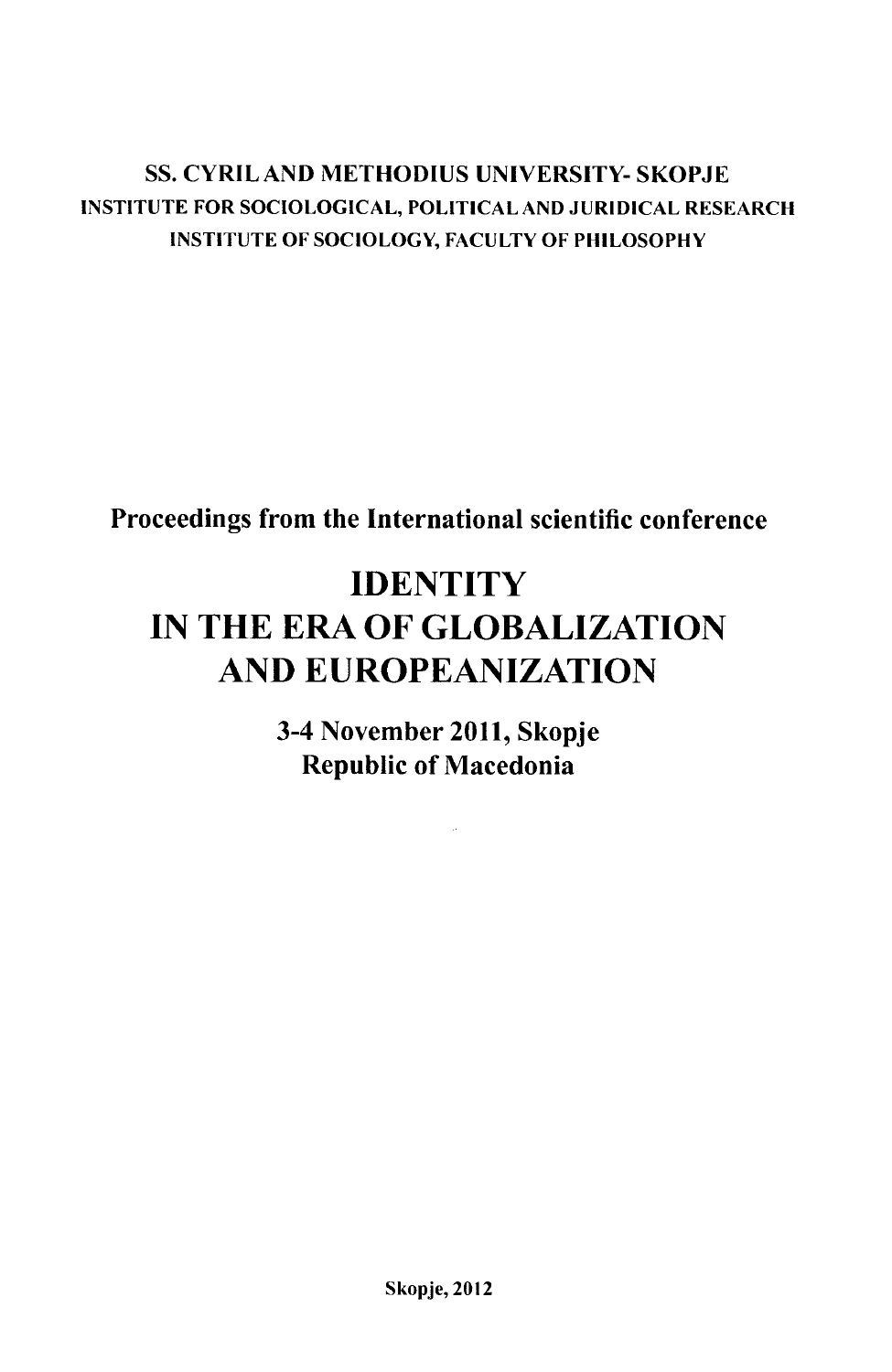# **Contents**

| Jorde Jakimovski<br><b>GLOBALIZATION - A PROCESS OR PROJECT FOR</b><br>HOMOGENIZATION OF THE WORLD  11                                                              |  |
|---------------------------------------------------------------------------------------------------------------------------------------------------------------------|--|
| George Mladenovski<br><b>GLOBALIZATION AND HYBRIDIZATION OF CULTURE 19</b>                                                                                          |  |
| Paul James Cardwell<br>"THE EXTERNAL IDENTITY OF THE EU<br>AS A 'DEMOCRACY PROMOTER': MYTH OR REALITY?" 27                                                          |  |
| Ilija Aceski<br>NATIONAL AND CULTURAL IDENTITY WITHIN THE EUROPEAN                                                                                                  |  |
| Lidija Hristova<br><b>POLITICAL IDENTITIES IN THE REPUBLIC OF MACEDONIA 51</b>                                                                                      |  |
| Nazmi Malichi<br>POLITICAL IDENTITY AND RESPECT OF POLITICAL DIFFERENCES . 61                                                                                       |  |
| Galina Koleva                                                                                                                                                       |  |
| Mirjana Borota Popovska, Vasil Popovski, Marija Topuzovska<br><b>ČORPORATE SOCIAL RESPONSIBILITY – NEW REALITY OF</b><br>CORPORATE IDENTITY OF EUROPEAN COMPANIES79 |  |
| Nasir Selimi<br>THE INFLUENCE OF REGIONAL ECONOMIC INTEGRATION IN THE                                                                                               |  |
| Marijana Šećibović, Refik Šećibović<br>EŬROPEANIZATION IN EDUCATION AND IDEOLOGICAL                                                                                 |  |
| Tatjana Stojanoska<br>TRAFFICKING OF WOMEN IN THE ERA OF GLOBALIZATION 125                                                                                          |  |
| Ljupco Vckov<br>THE GLOBALIZATION INFLUENCE ON THE WORKING FORCE                                                                                                    |  |
| Ljubiša Mitrović<br><b>GLOBALIZATION AND THE METAMORPHOSIS OF IDENTITY/</b><br><b>GLOBALIZATION AND THE "FATE" OF NATIONAL IDENTITIES139</b>                        |  |
| Jonuz Abdullai; Kujtim Ramadani<br><b>IDENTITY CHANGES IN THE GLOBALIZATION ERA 145</b>                                                                             |  |
| Dijana Stojanovic Djordjevic<br>WAS FUKUYAMĂ RIGHT - HAVE WE REACHED THE END OF<br>HISTORY OR THE STRUGGLE FOR RECOGNITION NEVER ENDS? 161                          |  |
| Ganka Cvetanova<br>EUROPEAN IDENTITY VS. NATIONAL IDENTITY 167                                                                                                      |  |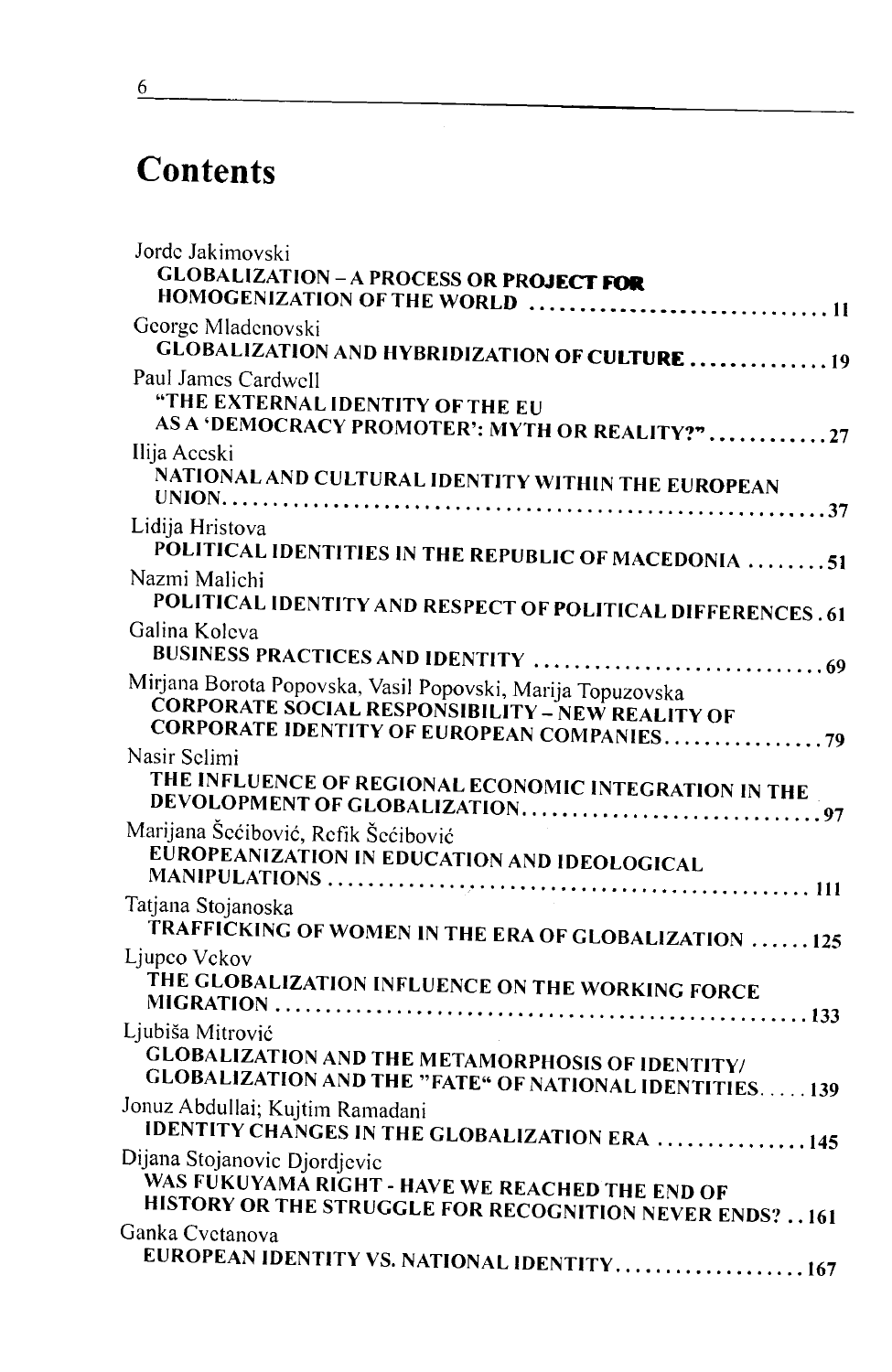| Strashko Stojanovski, Jovan Ananiev<br>TOWARDS A EUROPEAN IDENTITY: THE ROLE OF THE NATIONAL<br>HISTORIOGRAFIES IN THE CREATION OF BALKAN MYTHS177                            |
|-------------------------------------------------------------------------------------------------------------------------------------------------------------------------------|
| Stojan Slaveski<br>"EUROPEANIZATION" OF THE MACEDONIAN NATIONAL                                                                                                               |
| Sergiu Gherghina<br><b>DOES THE EU ENLARGEMENT INFLUENCE THE NATIONAL AND</b><br><b>EUROPEAN IDENTITY?</b><br>A LONGITUDINAL ANALYSIS IN OLD AND NEW MEMBER STATES 197        |
| Goran Ilik<br>THE EUROPEAN UNION AS AN "UNKNOWN POLITICAL OBJECT"<br>OR A POSTMODERN POLITICAL COMMUNITY IN THE PROCESS<br>OF CONSTITUTING OF ITS OWN INTERNATIONAL POLITICAL |
| Florent Marciacq<br>MACEDONIA'S FOREIGN POLICY IN THE CONTEXT OF EU                                                                                                           |
| Anna Mantarova, Plamena Yovehevska<br>ECOLOGY IN CAP AND BULGARIAN AGRICULTURE 235                                                                                            |
| Azra Brankovic, Velid Draganovic<br><b>IMPLICATIONS OF GLOBALIZATION ON CROSS CULTURAL</b><br>MANAGEMENT - THE CASE OF BOSNIA AND HERZEGOVINA245                              |
| Slavejko Sasajkovski, Ljubica Micanovska<br>THE BIG GOVERNMENT' OF B. H. OBAMA                                                                                                |
| Tanya Nedelcheva, Stephan E. Nikolov<br><b>CHANGES AND PROSPECTS OF CONTEMPORARY ETHNIC</b><br>IDENTITY - THE CASE OF BULGARIA 265                                            |
| Dragana Stjepanovic Zaharijevski, Danijela Gavrilovic<br>DYNAMICS OF IDENTITIES IN TRANSITIONAL SERBIA. 275                                                                   |
| Mirjana Maleska<br>DANGEROUS SENTIMENTS: NATIONALISM AND POLITICS IN                                                                                                          |
| Petar Atanasov<br>'ANTIQUIZATION' AND THE MACEDONIAN NATIONAL IDENTITY:<br>THREE EXAMPLES ONE EXPLANATION291                                                                  |
| Dushka Matevska<br>ETHNIC IDENTITY, ETHNO-NATIONALISM AND GLOBALIZATION<br>(THE CASE OF FORMER YUGOSLAVIA)303                                                                 |
| Nonka Bogomilova, Rujiza Cacanoska<br>RELIGION AND NATIONAL IDENTITY IN MONO-CONFESSIONAL<br>AND MULTI-CONFESSIONAL COUNTRIES IN EUROPE AND IN THE                            |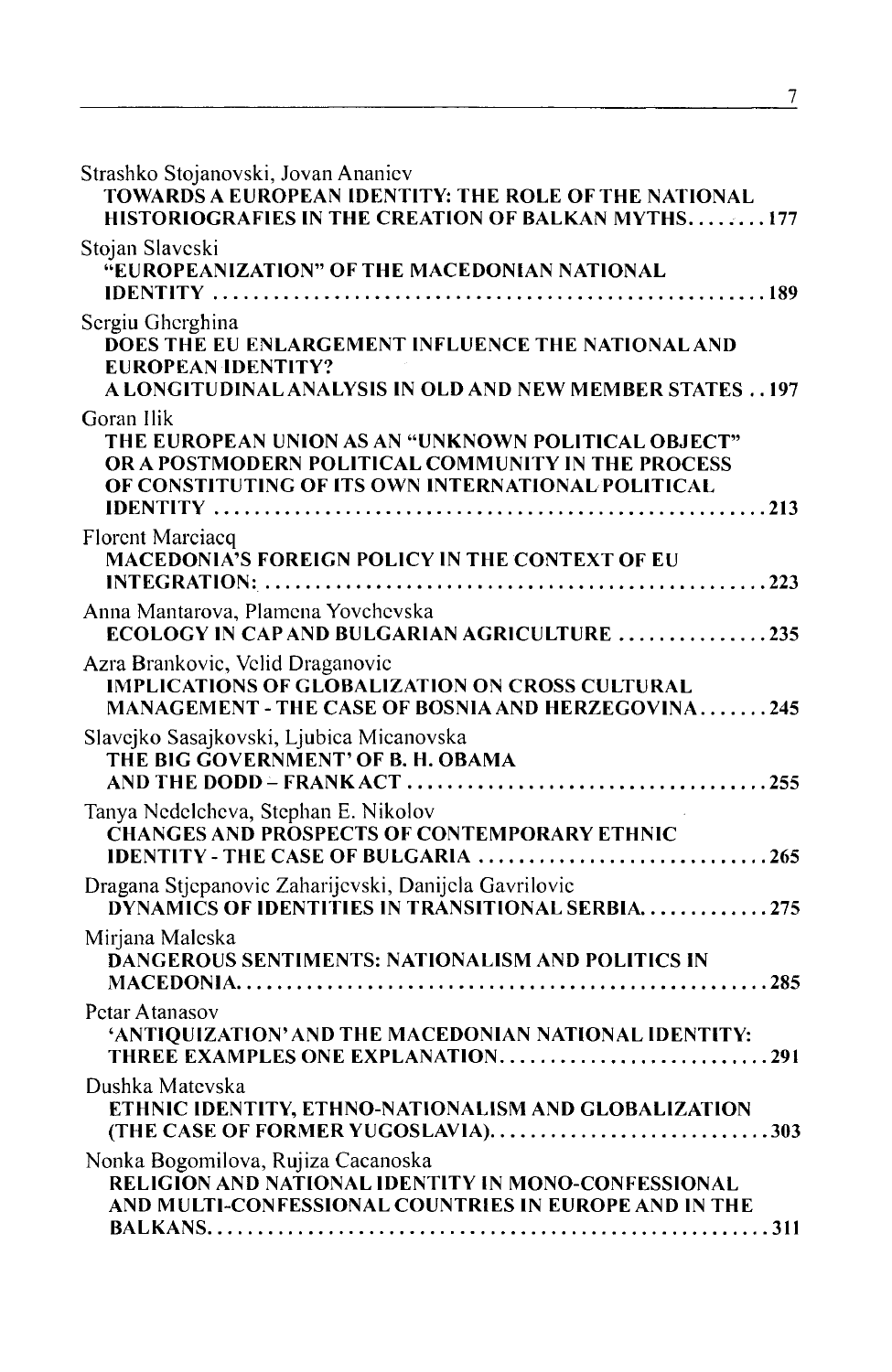| Zoran Matevski                                                                                                                                                                                     |
|----------------------------------------------------------------------------------------------------------------------------------------------------------------------------------------------------|
| NATIONAL AND RELIGIOUS IDENTITY IN R. MACEDONIA                                                                                                                                                    |
|                                                                                                                                                                                                    |
| Rubin Zemon<br>THE DEVELOPMENT OF IDENTITIES AMONG THE MUSLIM<br>POPULATION IN THE BALKANS IN AN ERA OF GLOBALIZATION<br>AND EUROPEANIZATION: CASES OF TORBESHI, GORANI AND                        |
| Ali Pajaziti<br><b>ISLAM AS A GLOBAL PROVOCATION: INTEGRATION OF</b><br>EUROPEAN MUSLIMS FROM TARIQ RAMADAN'S PERSPECTIVE  339                                                                     |
| Dragan Todorović<br>PROTESTANTISM AMONG ROMA IN SOUTH-EASTERN SERBIA:                                                                                                                              |
| Hristina Ignatovska<br><b>CONCEPTUALIZATION OF RELIGIOUS IDENTITY IN THE</b><br>EUROPEAN UNION AND THE REPUBLIC OF MACEDONIA 363                                                                   |
| Milan Tasič<br><b>MULTICULTURALISM VS INTERCULTURALISM:</b><br>FROM AN INDIVIDUAL (SUBJECTIVE) VIEWPOINT 371                                                                                       |
| Jean Firică<br>ROMANIAN IDENTITY REPRESENTATION IN EUROPE BY SPORT<br>AS A MODERN EXPRESSION OF CULTURE IN THE PROCESS OF                                                                          |
| Angela Costescu<br>THE IMPACT OF THE CONTROVERSY AROUND THE IDENTITY OF<br>THE RUDARI PEOPLE FROM A ROMANIAN VILLAGE UPON LOCAL                                                                    |
| Bashkim Arifi<br>THE DIVERSITY OF BALKAN COUNTRIES AND                                                                                                                                             |
| Ana Aceska<br><b>IDENTITY AND PLACE: TOWARDS ONE DURABLE INTERPLAY IN</b><br>THE SOCIAL SCIENCES AND HUMANITIES 409                                                                                |
| Miloš Jovanović, Suzana Marković-Krstić<br>IDENTITIES AS NECESSARY FICTIONS 419                                                                                                                    |
| Emilija Simoska<br>CULTURAL AND ETHNIC IDENTITIES IN MACEDONIA 431                                                                                                                                 |
| Ivan Blaževski<br><b>INTERCULTURAL COMPETENCE AND IDENTITY NEGOTIATION 441</b>                                                                                                                     |
| Eleonora Serafimovska, Marijana Markovic<br>THE RELATIONSHIP BETWEEN PERSONAL AND SOCIAL<br>DETERMINANTS OF SELF AND ADHERENCE TO VARIOUS SOCIAL<br><b>CATEGORIES AMONG THE STUDENT POPULATION</b> |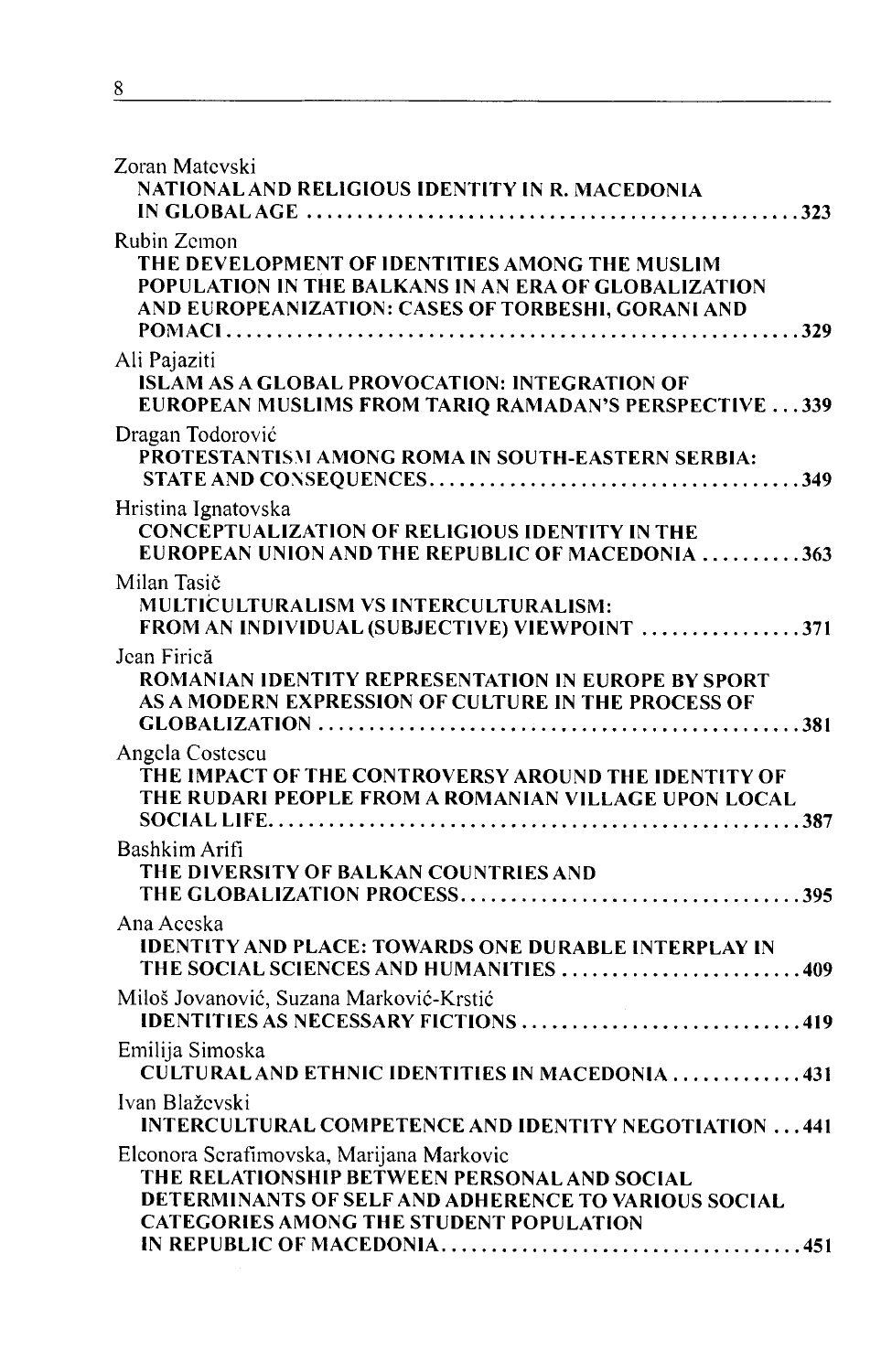### **Milos Jovanovic, BA\***

### **Suzana Markovic-Krstic, PhD\*\***

<span id="page-4-0"></span>Faculty of Philosophy University of Nis

## **IDENTITIES AS NECESSARY FICTIONS**

#### **Abstract**

**The paper deals with the theory of identity which was elaborated by a British sociologist and histo**rian Jeffrey Weeks in his book *Invented Moralities - Sexual Values in an Age of Uncertainty* (1995). **Although he primarily discusses sexual identities, his view can be applied in considerations of other types of identity - ethnic, national, religious, class, status, racial, gender, generational, geographical, political in the narrow sense and so forth. As a part of his larger project of** *radical humanism***, which puts the spotlight on individual freedom and celebrates the rich diversity of human goals whilst affirming the importance of solidarity among people, Weeks discusses identities as** *necessary fictions* **complex, hybrid, heterogeneous and historical social constructions. If they are asserted too firmly, there are dangers of fixing identifications and values that arc (always and necessarily) in flux; yet if their validity is denied, there is an even greater danger of disempowcring individuals and groups from the best means Of mobilizing for social change. Weeks (following Foucault) pleads for a move towards the research of the forms of social relations that would allow our identities to take on more fluid meanings, which would enable the actors to take a more enlightened, conscious and critical look at themselves and at those with whom they come into a variety of interactions. The last part of the paper examines the possibilities and scope of Weeks' conception in the study of post-socialist societies in transition.**

**Key words: Identities, Historicity, Social Constructionism**

*And so it comes about that we begin to conceptualize matters of identity at the very time in history when they become a problem.* (Erikson, 1977: 256)

A nthony Giddens, in a book which he wrote some twenty years ago (*Modernity and*<br>Self-Identity – Self and society in the Late Modern Age) spoke, amongst many other<br>investors of the and suite angles of the self. His haste nthony Giddens, in a book which he wrote some twenty years ago (*Modernity and* issues, of 'the reflexive project of the self'. His basic point was that in modern times 'self' (or identity<sup>1</sup>) is reflexively produced or made  $-$  it is not inherited or given. Jenkins (2008, pp. 28-36) argues, criticizing Giddens, that reflexive self-identification, far from being distinctively modern, is a *generic* aspect of being human. He offers examples of St. Augustine's *Confessions,* written about 1600 years ago, as a testament to the possibilities

<sup>1</sup> A number of sociological dictionaries (*The Concise Oxford Dictionary of Sociology, The Penguin Dictionary o f Sociology, The Blackwell Dictionary o f Sociology, The Sage Dictionary o f Sociology, The Cambridge Dictionary of Sociology*) have entries 'identity' referring to 'self', or vice versa. Following that, we use the **terms interchangeably.**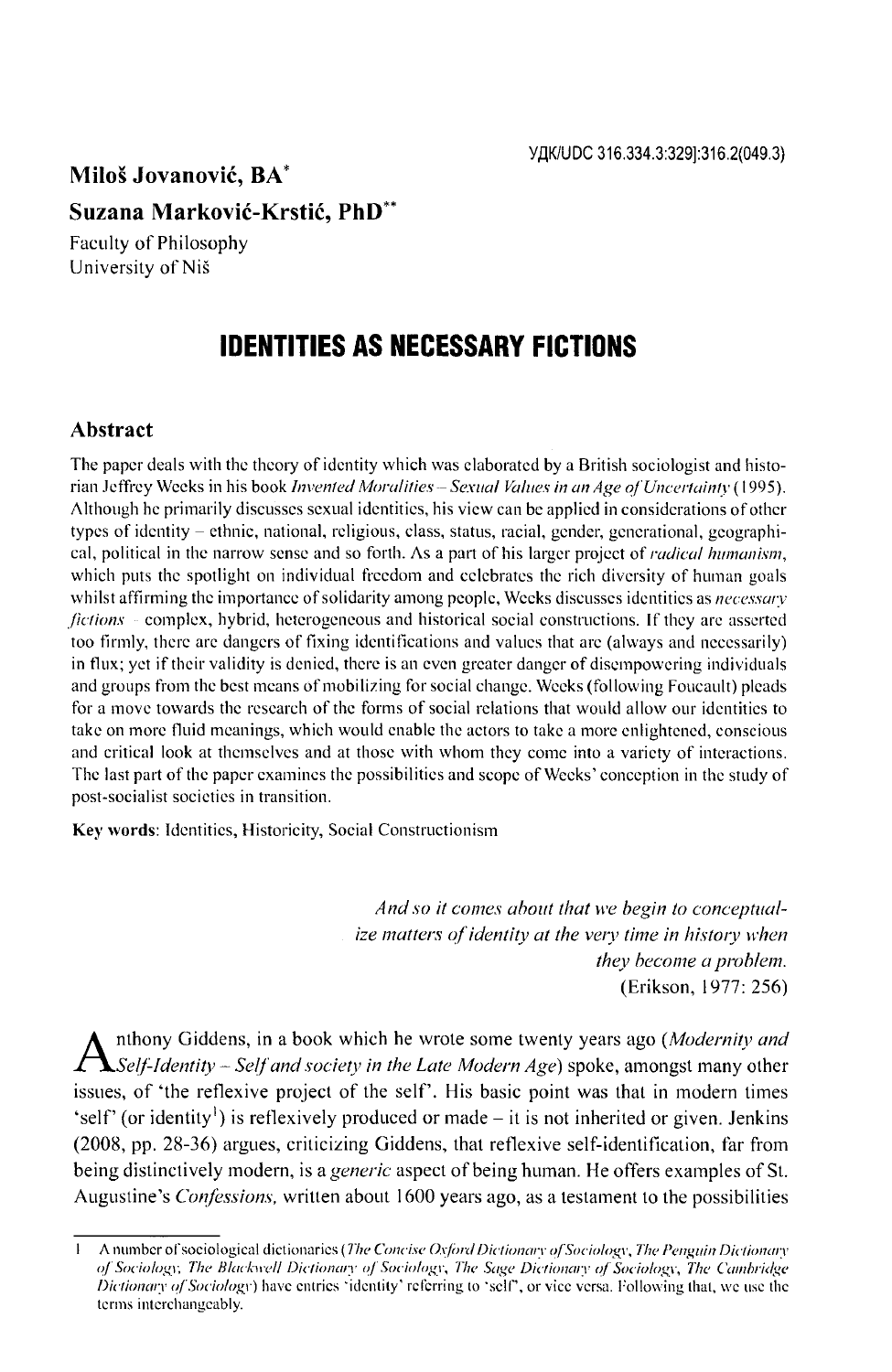for re-forging the self offered as an example to others, as well as that of Buddhism which can be understood as a project for the reformation of the self. Without going into the debate about dating the emergence of this capacity for reflexivity, we can acknowledge the proliferation of identities in our time. Identities have nowadays certainly become more diverse and less fixed. There is a growing number of people who no longer feel obliged to cling on to the 'traditional' features of the self. To some people this poses a serious problem. But there are others who take joy in this new situation. The attitudes of both groups become a subject of research of social scientists, who, in doing so, use the concept of identity increasingly.

Where does this preoccupation with identity come from? Why is identity such a popular notion? What are the sources of this, it would not be too much to say, fascination with identity? Ravishment with identity, by the way, makes it even more problematic, since 'this concept has not only acquired such a near universal acceptance but it has also become a normative straitjacket' (Malešević, 2002: 195).

#### **Some clarifications regarding the concept**

The idea of 'identity', as we know it today, is a relatively new one. It came into use as a popular social-science term only in the 1950s (Gleason, 1983, p. 910). It has filled the role that the three other major social concepts have vacated, notions with equal value charge and 'all explaining' characteristic attached to them: *race, national character*, and *social consciousness* (Malesevic, 2002: 209).

It has its origins in mathematics, where it is defined simultaneously in two ways: *as absolute zero difference and as relative nonzero difference [...]. The ab*solute definition of identity relates to 'the unconditional nature of a thing that is not derived from external relation – the product of internal self-similarity', while the *relative definition of identity implies 'the conditional nature of a thing, n, derived* from the difference between n and not(n) – the product of external other-difference'. *(Malesevic, 2002: 196)*

To put it a bit more simply (if not in a too simplistic manner): identity is about sameness and difference. Transposed to the sphere of social, '[ijdentity is about belonging, about what you have in common with some people and what differentiates you from others' (Weeks, 1989, p. 88).

Sociologists argue that identities are fluid and changeable, that persons during their life course can take on new ones, this depending on social, cultural and historical context that one finds him-/herself in2. Identity is, as stated clearly by Peter Berger in *Invitation to Sociology* (1963) to be 'socially bestowed, socially sustained and socially transformed'. Individual agency and structural factors are in a dialectical relation:

*Identity is, of course, a key element of subject reality, and like all subjective reality, stands in a dialectical relationship with society***.** *Identity is formed by social processes. Once crystallized, it is maintained, modified, or even reshaped by social relations. The social processes involved in both the formation and maintenance of* 

**<sup>2 &</sup>quot;Identities arc relational, formed through social relations and politics, so that powerful political movements give rise to identity rather that the other way round' (Weeks, 1995: 101).**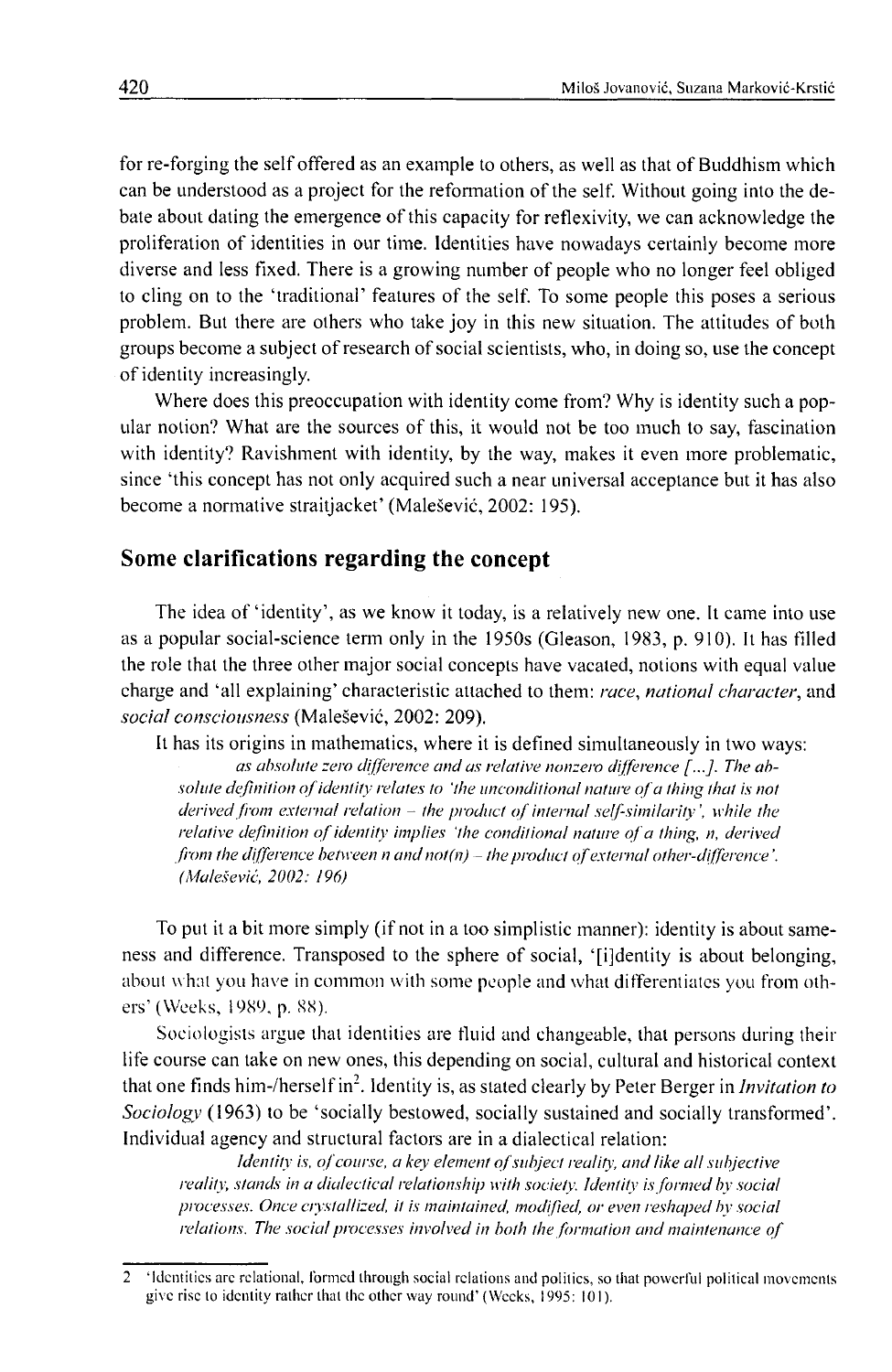*identity are determined by the social structure. Conversely, the identities produced* by the interplay of organism, individual consciousness and social structure react *upon the given social structure, maintaining it, modifying it, or even reshaping it. Societies have histories in the course of which specific identities emerge; these histories are, however, made by men with specific identities. If one is mindful of this dialectic one can avoid the misleading notion of 'collective identities' without having recourse to the uniqueness, sub specie aeternitatis, of individual existence. Specific historical social structures engender identity types, which are recognizable in individual cases (Berger & Luckmann, 1967: 173-4f*

There are a few caveats that should be kept in mind concerning the concept of identity. First of all, identity 'is a *process* – *identification* – not a 'thing'. It is not something that one can *have*, or not; it is something that one *does'* (Jenkins, 2008: 5). It cannot be stressed enough that identity 'is not something tangible, material or visible' (Malesevic, 2002: 195), since the casual *reification* of 'identity' could pose a serious problem, rendering the concept totally unusable for scientific purposes. Second, 'identification doesn't *determine* what humans do. Knowing 'the map' - or even just approximately where we are - does not necessarily tell us where we should go next (although a better or worse route to our destination might be suggested)' (Jenkins, 2008: 5). And last, but not the least, identifications are embedded in diverse *power relations* - 'knowing who's who isn't merely a matter of neutral classification. Or, rather, classification is rarely neutral [...]. At the very least, classification implies evaluation, and often much more' (Jenkins, 2008: 6). Interrelations of identities and interests are hard to unravel, and should always be taken into account when considering identity.

#### **Jeffrey Weeks on identities as necessary fictions**

British sociologist and historian Jeffrey Weeks gave the most elaborate deliberations on identity in his book *Invented Moralities - Sexual Values in an Age of Uncertainty* (1995). Although there, as well as in his other writings, he primarily discusses sexual identities, his view can (with more or less success) be applied in considerations of other types of identity - ethnic, national, religious, class, status, racial, gender, generational, geographical, political in the narrow sense and so forth.

To put it most succinctly: he speaks of identities as *necessary fictions.* His view offers a critical view of all identities by demonstrating their historical character and arbi-

**<sup>3</sup> Classical sociological statement on identity, with an emphasis on the individual-socicty dialectics, quite similar to the one quoted above, can be found in Peter Berger's writing on 'Identity as a Problem in the** Sociology of Knowledge', where he explains the relation between psychological reality and social structure: **'psychological reality is in an ongoing dialectical relationship with social structure. Psychological reality refers here,** *not* **to scientific or philosophical propositions** *about* **psychological phenomena, but to the manner** in which the individual apprehends himself, his processes of consciousness and his relations with others. **Whatever its anthropological-biological roots, psychological reality arises in the individual's biography in** the course of social processes and is only maintained (that is, maintained in consciousness *as* "reality") by **virtue of social processes. [...] Self and society arc inextricably interwoven entities. Their relationship is dialectical because the self, once formed, may act back in its turn upon the society that shaped it (a dialectic** that Mead expressed in his formulation of the "I" and the "me"). The self exists by virtue of society, but **society is only possible as many selves continue to apprehend themselves and each other with reference to it' (Berger, 1966: 106-7).**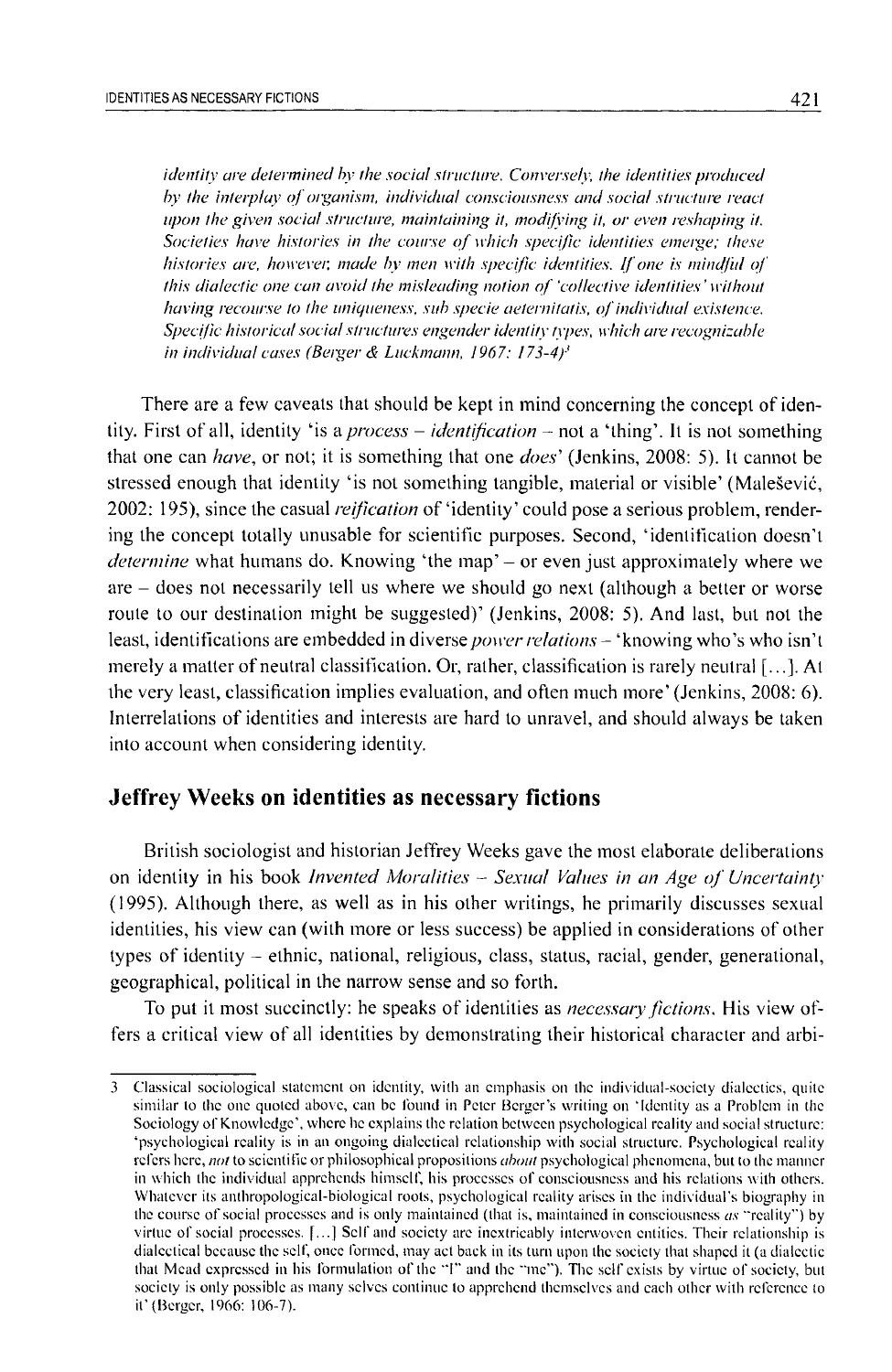trariness, debunking their 'naturalness', revealing the tentacles of power that ensnare and shape them. It brings identities back to the world inhabited by human beings, who created them in the first place, thus revealing the openness and contingency of any identity. This move makes human agency essential in the battles fought around identities.

This perspective is a part of Weeks' larger project of *radical pluralism* which puts the spotlight on individual freedom and celebrates the rich diversity of human goals whilst affirming the importance of solidarity among people. There is some ambivalence on his part in recognizing the fictional character of identities, and even their ability to limit, but at the same time seeing the sense of identity as an individual's personal compass through the uncharted complexity of social relations. Abandoning identity could mean losing a valuable reference point in an otherwise incomprehensible and potentially hostile environment; hence their character of necessity.

This tension must be kept in balance and identity politics becomes the art of maintaining equilibrium between affirming and denying validity of any identity.

If they are asserted too firmly there are dangers of fixing identifications and *values that are really necessarily always in flux; yet if their validity is denied, there is an even greater danger of disempowering individuals and groups from the best* means of mobilizing for radical change. (Weeks, 1995: 88)

To create an identity means finding a delicate balance between the opportunities of contemporary life and identification with one version of history. In other words, it involves placing oneself in the narrative<sup>4</sup> of the past, appropriating a particular history and making it usable in making sense of the present  $-$  using history in legitimizing contingency.

Weeks acknowledges the influence that the work of Michel Foucault had on him. He continues Foucault's endeavor of shedding light on the operation of discourse(s) in producing and maintaining identities<sup>5</sup>. To be more precise, what is produced

*is not an identity but a propensity. It is the whole series of social interactions, encounters with peers, educational processes, rituals of exclusion, labelling events, chance encounters, political identifications, and so on, which structure [...] identities. They are not pre-given in nature; probably like the propensities them*selves they are social creations, though at different levels in the formation of psy*chological individuality. (Weeks, 2006: 139)*

Foucault is following his mentor's (Louis Althusser) idea of *interpellation',* ideological state apparatuses train people to recognize themselves in a particular way – 'men *[sic!*] become that as which they are addressed' (Berger, 1966: 114). So he sees the relationship between symbol and symbolized as not only referential but productive<sup>6</sup>. Discourses of

**<sup>4</sup> The importance of narrative in sustaining an identity is stressed by Giddcns: 'A person's identity is not to be** found in behaviour, nor - important though this is - in the reactions of others, but in the capacity *to keep a particular narrative going.* **The individual's biography, if she is to maintain regular interaction with others in the day-to-day world, cannot be wholly fictivc. It must continually integrate events which occur in the external world, and sort them into the ongoing 'story' about the self' (Giddcns, 1991: 54).**

**<sup>5</sup> It is interesting to note the absence o f the term 'identity' (***identite)* **from Foucault's original text (Halpcrin, 1998: 109).**

**<sup>6</sup> Compare this to Ian Hacking's contrasting people and things: 'Except when we interfere, what things arc doing, and indeed what camels arc doing, docs not depend on how we describe them. But some of the things that we ourselves do are intimately connected to our descriptions. | ...J all intentional acts arc acts under a**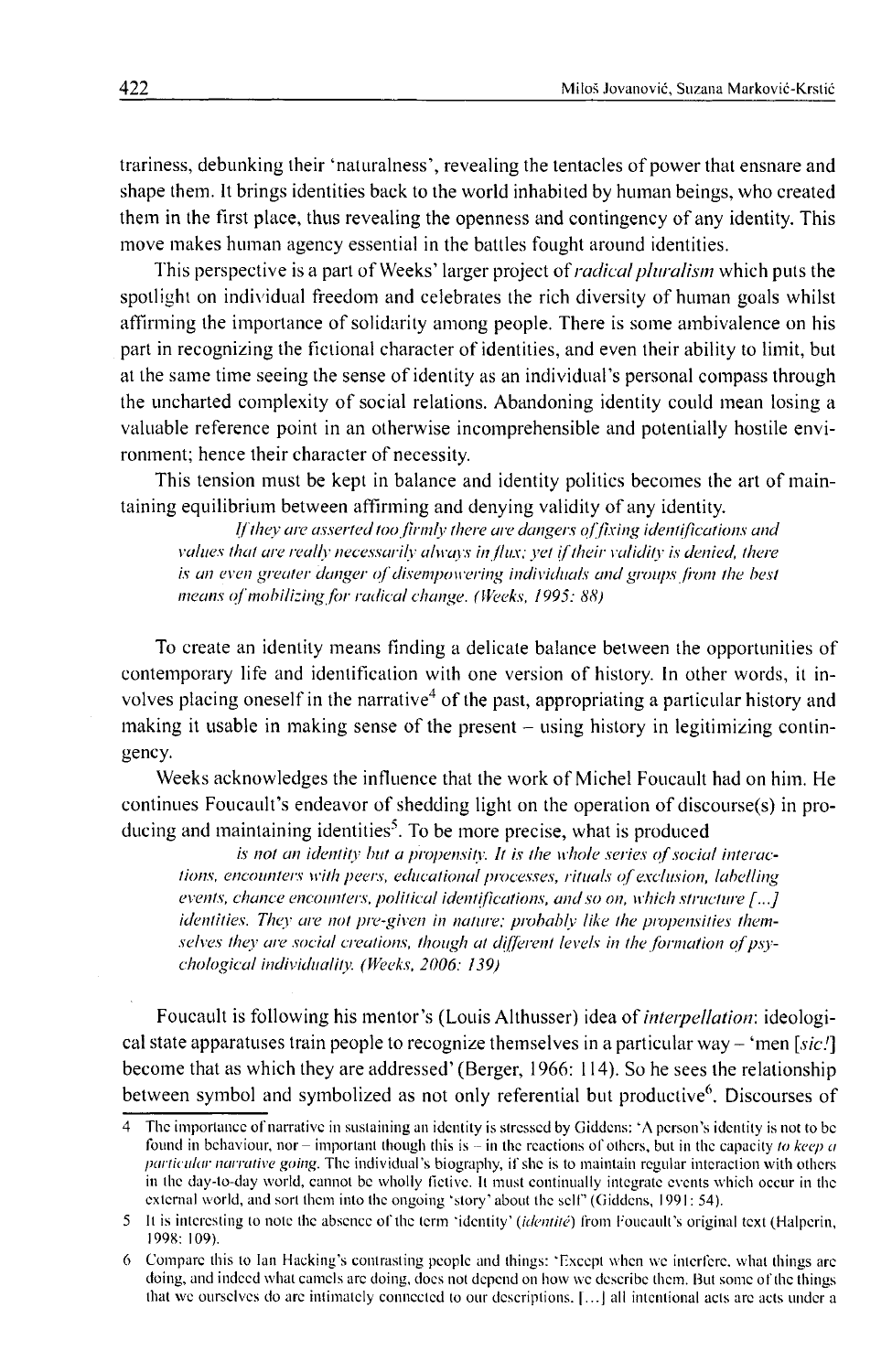power produce subjects by 'discovering their own truths'. A well-known passage referring to the constitution of 'the homosexual' from Foucault's first volume of the *History of Sexuality* illustrates this:

*As defined by the ancient civil or canonical codes, sodomy was a category of forbidden acts; their perpetrator was nothing more than the juridical subject of them. The nineteenth-century homosexual became a personage, a past, a case his*tory, and a childhood, in addition to being a type of life, a life form, and a morphol*ogy, with an indiscreet anatomy and a possibly mysterious physiology. Nothing that went into his total composition was unaffected by his sexuality. It was everywhere present in him: at the root of all his actions because it was their insidious and indefinitely active principle; written immodestly on his face and body because it was a secret that always gave itself away. It was consubstantial with him, less as a habitual sin than as a singular nature. We must not forget that that the psychological, psychiatric, medical category of homosexuality was constituted from the moment it was characterized [...] less by a type of sexual relations than by a certain quality of sexual sensibility, a certain way of inverting the masculine and the feminine in oneself. Homosexuality appeared as one of the forms of sexuality when it was transposed from the practice of sodomy onto a kind of interior androgyny, a hermaphroditism of the soul. The sodomite had been a temporary aberration; the homosexual was now a species. (Foucault, 1979: 43)*

Against the instances of this practice of subjecting people by 'discovering their inner and eternal truth<sup>17</sup>, Weeks sets a group of ideas that makes up his concept of identity as necessary fiction:

| Identity as essential truth              | <b>Identity as necessary fiction</b>                                               |
|------------------------------------------|------------------------------------------------------------------------------------|
| Uniformity                               | <b>Difference</b>                                                                  |
| Fixity<br>(naturalness, eternity, truth) | Fluidity<br>(historical openness, flexibility, temporality,<br>conditional nature) |
| Myth                                     | Fiction                                                                            |
| (agent of stability)                     | (agent of change)                                                                  |
| Given or assigned character              | Choice                                                                             |
| Monolithic or homogenous                 | Complex, hybrid, heterogeneous                                                     |

For Weeks, identities are less (or not at all) about expressing an essential truth about our being. They are about mapping our different values  $-$  of autonomy, relationships, belonging, difference and diversity. Countering essentialism(s), Weeks also sets himself against any kind of fundamentalism, which he sees 'as a reflex against the rapidity of change, where everything that was fixed begins to seem radically uncertain' (Weeks, 1989: 97), an attempt to proclaim particular experiences as universal truth (p. 98) with affirming 'absolutism against relativism, certainty against chronic uncertainty' (Weeks,

description. Hence if new modes of description come into being, new possibilities for action come into being **in consequence' (Hacking, 1992: 80-1), and: 'Who we arc is not only what we did, do, and will do but also what we might have done and may do' (p. 79).**

**<sup>7</sup>** 'The seeking out of a 'true identity' is here seen as a threat and a challenge, because it is not freely chosen. It **claims to be finding what we** *realty* **arc, or should be, and as a result identity becomes an imposition' (Weeks, 1991a: 74).**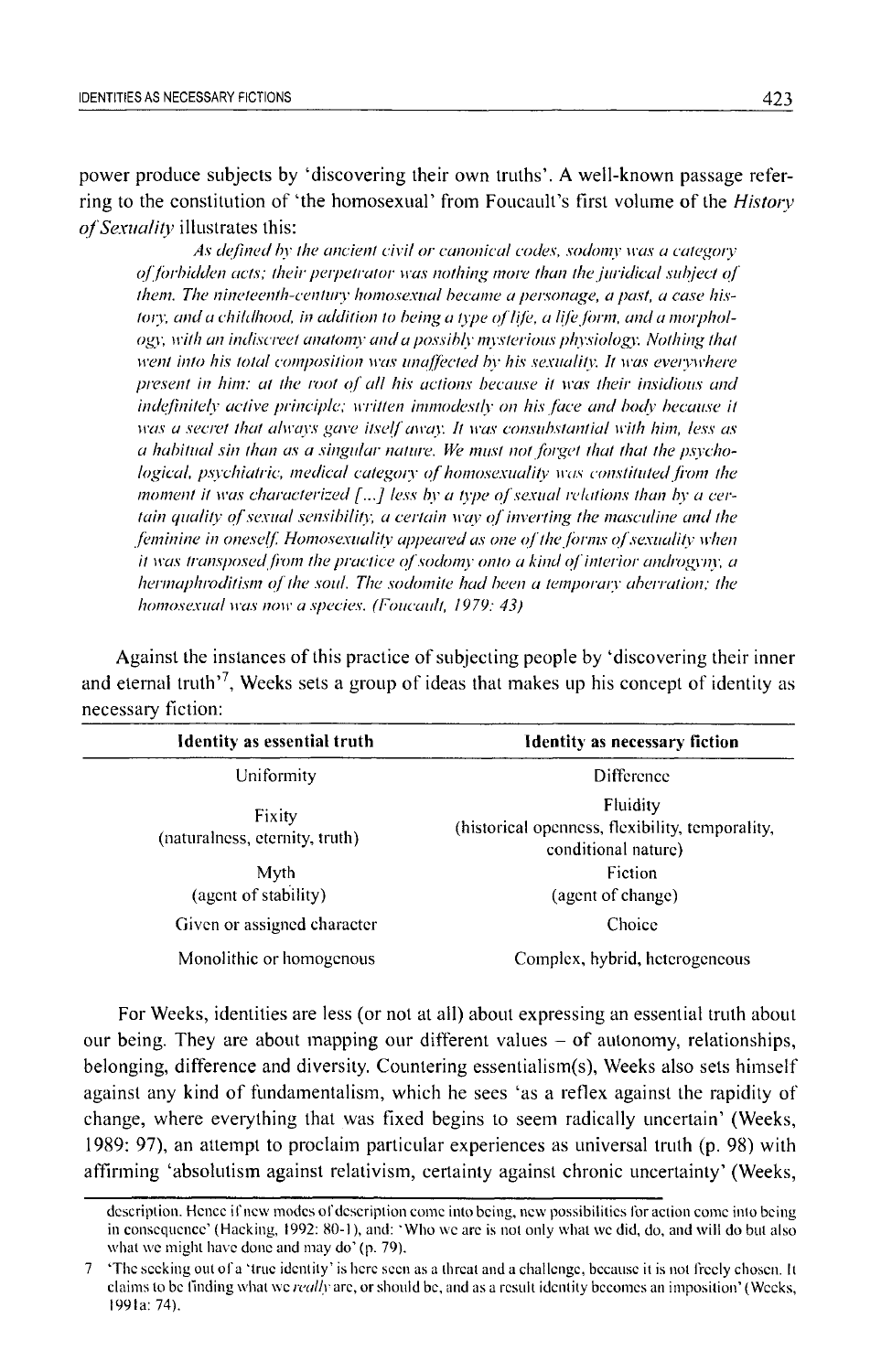2005: 195), while offering 'security and a sense of home' and soothing 'the anguish of individual choice' *(ibid.).*

The story of identity puts some light on the troubling paradox: people are *increasingly aware that modern society is about flux and change, that what they call 'identity' is as much a product of language and culture as of nature, but at the same time they earnestly strive to fix it, stabilise it, say who they are by telling of their nation, ethnic origin, gender, sexual orientation, and so on. (Weeks, 1985: 186)*

Social constructionist views, which emphasize the role of social relations and historical processes in production of identites<sup>\*</sup>, are '[b]y their nature [...] less likely to be politically appealing than the pleasing simplicities of essentialism' (Weeks, 1998a: 136) or fundamentalist versions of moral absolutism:

It is far easier to confront each difficult area of choice with a moral code *which tells us exactly, and invariably, how we should live. In a social climate of* rapid social – and moral – change, and of the emergence of new social possibilities, *identities and lifestyles, it is a temptation to seek once again the security of absolute moral standards, which fixes us in a world of certainty where personal and social identities are given. (Weeks, 2010, p. 145)*

Social regulation 'provides the conditions within which those defined can begin to develop their own consciousness and identity' (Weeks, 1981: 108). Social categorization and self-categorization offer comfort, security and assurednes, but at the same time social categorization controls, restricts and inhibits by creating the idea of uniformity, that neglects the complexities and differences as prime features of human condition - 'a crude tactic of power designed to obscure a real  $[\dots]$  diversity with the myth of  $[\dots]$  destiny' (Weeks, 1991a: 74). That is why some theoretical strands (queer theory being the leading force) argue for a strategy of total obliteration of identities<sup>9</sup>, perhaps getting their inspiration from fragments of Foucault's opus, like the next one which seems to call us not to discover the roots of our identity but to commit ourselves to its dissipation:

*Maybe the target nowadays is not to discover what we are hut to refuse* what we are. We have to imagine and to build up what we could be to get rid of *this kind of political 'double bind,' which is the simultaneous individualization and* totalization of modern power structures. The conclusion would be that the politi*cal, ethical, social, philosophical problem of our days is not to try to liberate the individual from the state and from the state's institutions but to liberate us both from the state and from the type of individualization which is linked to the state. We have to promote new forms of subjectivity through the refusal of this kind of individuality which has been imposed on us for several centuries. (Foucault, 1982: 785)*

<sup>8</sup> For a good example of social constructionism at work, see an essay by Jeffrey Weeks: 'The Constructon of Homosexuality' (chapter 6 of Weeks' Sex, Politics, and Society: The Regulation of Sexuality Since 1800 **[19811, which was later [1996], with minor omissions, reprinted in a reader** *Queer Theory/Sociology* **edited by Steven Scidman).**

**<sup>9</sup>** The dissolving of the 'unity of the self' (as the corner stone of identity) started, in the west, with empiricist **philosophers' calling it into question: 'The unity of the self was not a problem so long as the traditional** Christian conception of the soul held sway, but it became a problem when Locke declared that a man's 'Identity ... consists in nothing but a participation of the same continued Life, by constantly fleeting **Particles of Matter, in succession vitally united to the same organized Body.' [...] Locke and Hume 'use the** word identity to cast doubt on the unity of the self" (Gleason, 1983, p. 911).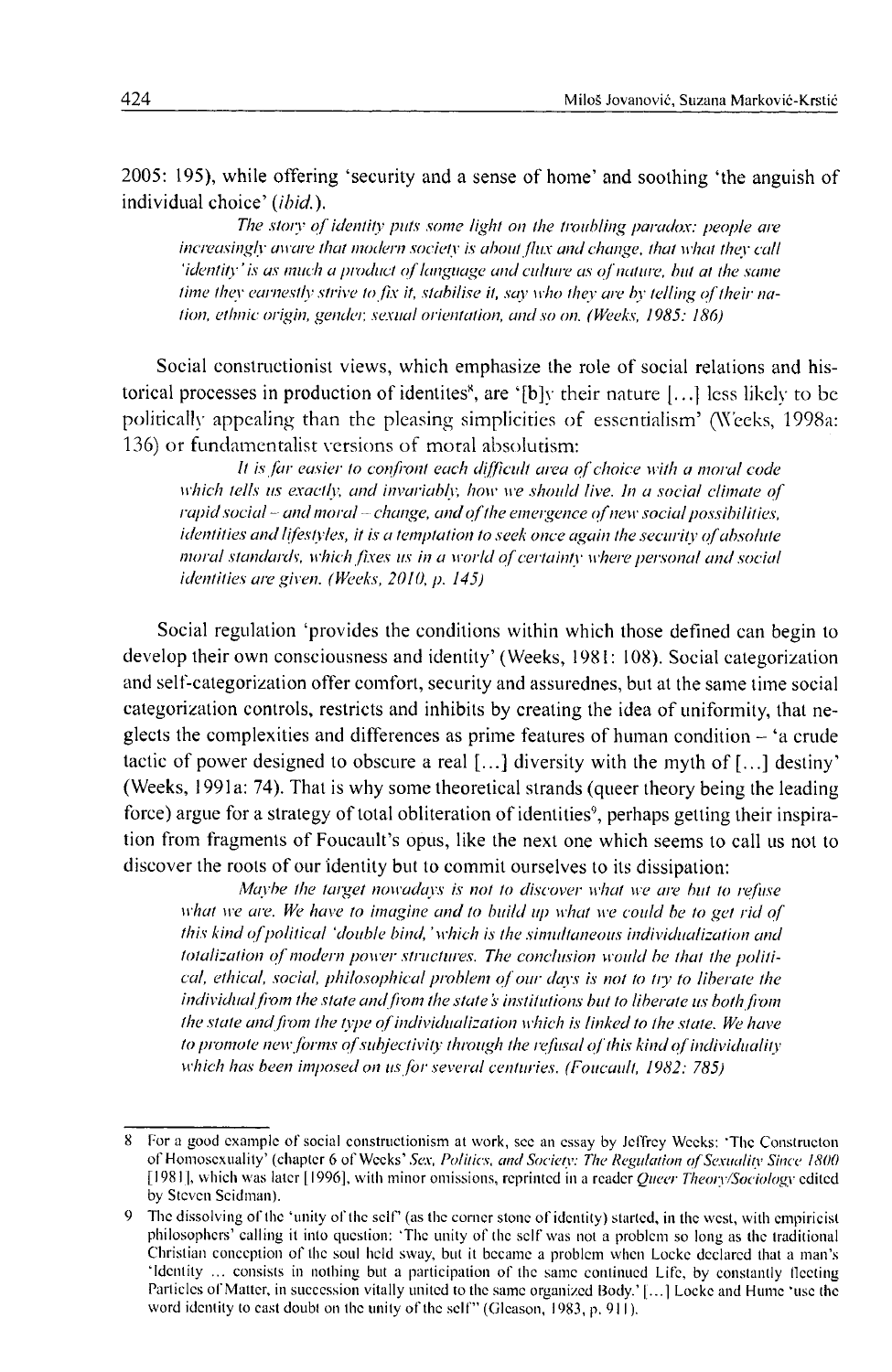Heavily influenced by Foucault, Weeks, nevertheless, does not make an appeal for abandoning identities. He follows Foucault in picking a fight 'against that which ties the individual to himself and submits him to others' (Weeks, 1991b: 167), struggling 'against subjection, forms of subjectivity and submission' *{ibid.),* with a 'refusal of imposed definition' (p. 169). He pleads for a move towards the research of forms of social relations that would allow identities to take on more fluid meanings, which would enable the actors to take a more enlightened, conscious and critical look at themselves and at those with whom they come into a variety of interactions. He states his case of identities as fictions, necessary ones, but nevertheless, fictions, 'constantly questioned yet all the time assumed' (Weeks, 1991a: 69).

At the beginning of the chapter dedicated to identities Weeks (1995: 83) quotes several lines from Wystan Hugh Auden's poem *The Age o f Anxiety* (1947) as a motto: 'Human beings are, necessarily, actors who cannot become something before they have pretended to be it; and they can be devided, not into the hypocritical and the sincere, but into the sane who know they are acting and the mad who do not'. The quality of one's performance with her/his identity is not to be regarded as naught if the actor/actress knows that it is all just a play, a fiction, but one that cannot be willed away.

*But to say that something is a historical fiction is not to denigrate it. On the contrary, it is simple to recognize that we cannot escape our histories, and that we need means to challenge their apparently iron laws and inexorabilities by constructing narratives of the past in order to imagine the present and the future. (Weeks, 1995, p. 98)*

#### **Necessary fictions in a time and place of transition**

As if he sensed that he might be criticized from he position of the 'ordinary little man' who has too much of everyday problems and for whom the musings on identity are hardly affordable luxury, Weeks wrote:

*One possible criticism of what I am going to say is that I will be dealing* with issues which do not directly relate to most people's experience. The majority of *people on a global scale still have to struggle with getting their daily bread, against the exigencies of extreme poverty, famine, drought, war, authoritarian governments, corruption and violence. Compared to these questions, concerns about sexuality and* the body and a sense of self may seem fairly trivial when most people have to strug*gle just to survive, the worries o f the Bien pensant educated middle class rather than the preoccupations of the embattled majority. (Weeks, 1998b: 39-40)* 

Offering an (aristocratic) ideal of 'creating an aesthetics of their own life', of becoming an 'artist of the self' to the greatest number of people in the post-socialist countries would be treating them with gross insensitivity, insolence, or contemptuous rudeness. Alex Callinicos, a Trotskyist political theorist, in his *Against Postmodernism: a Marxist critique* (1989) gives a reply to Foucault's question 'why everyone's life couldn't become a work of art?':

*The answer, of course, is that most people's lives are still [...] shaped by their lack of access to productive resources and their consequent need to sell their labour power in order to live. To invite a hospital porter in Birmingham, a car-*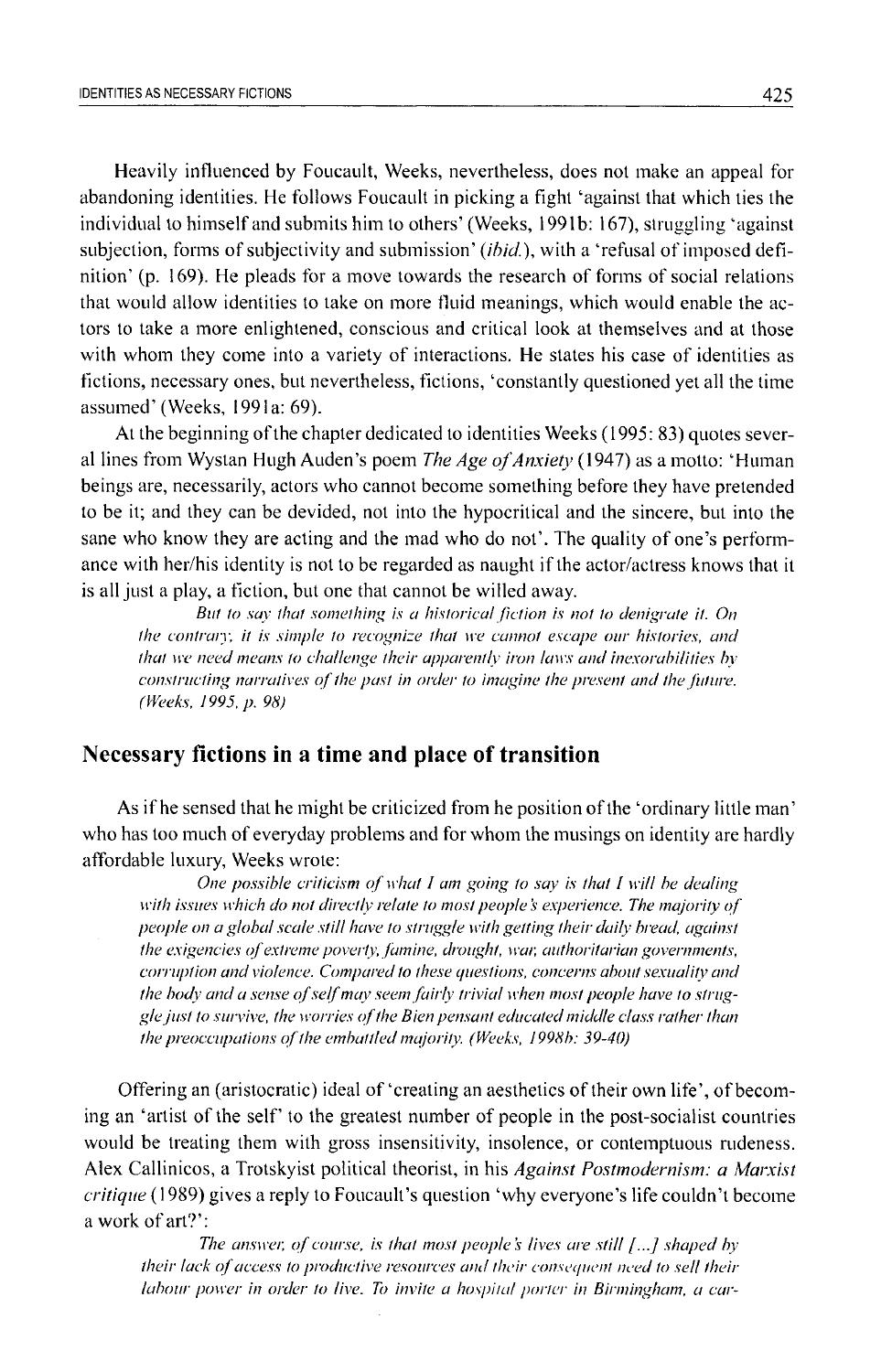*worker in Sao Paulo, a social security clerk in Chicago, or a street child in Bombay to make a work of art of their lives would be an insult. (cited in Burrell, 2006: 174).* 

In a world of pleasure and consumption, this kind of ideal could do well as a guide through life, but whatever worlds of transitional countries might be like, those of pleasure and consumption they are not. With very high rates of unemployment, corruption, poverty, organized crime and a number of unresolved political issues they seem to be a fertile soil for fundamentalism and political extremism, which rarely set aesthetics as their highest values.

Yet, there are groups who forge their identities in a way that treasures difference and opts for social change, and, in doing so, present a good illustration of Weeks' theory that was sketched above. One of those are religious LGBT people, whose efforts in constructing viable identities, in spite of the presence of cognitive dissonance, are the subject of intensive research of one author of this paper (see: Jovanovic 2008, 2010). Exploration of hybrid identities of religious sexual minorities, more precisely discourses used by religious gays and lesbians in the process of overcoming tensions between religious and sexual spheres of the *self*, highlights the general dynamics (or dialectics, if you will) of traditional and modern in post-socialist societies. Engaging with, and finding a possible solution for the clash of the religious (being on the side of traditional) and non-heterosexual (coming from a distinctively [post-]modern sphere<sup>10</sup>) in one's identity construct may serve as a 'map' or 'guide' for elucidating other, more 'ordinary' tensions between conflicting poles in the identities of the people from the countries that belonged to 'the other side of the iron curtain': national/ethnic vs. European, local vs. global, open/inclusive vs. closed/dismissive of others, etc.

The very existence of these 'blended identities' represents an act of resistance against the dominant moral and political regime, and a step in the direction of social change towards the climate of accepting diversity, with, perhaps, far-reaching consequences: 'The self is not a passive entity, determined by external influences; in forging their self-identities, no matter how local their specific contexts of action, individuals contribute to and directly promote social influences that are global in their consequences and implications' (Giddens, 1991: 2).

The abovementioned research was, in its first instace, conducted in the Serbian city of Nis with 5 participants, 4 of whom identified themselves as Orthodox Christians and one as a follower of Judaism. In the next occasion, one religious lesbian from Nis was inquired, and in the last wave (January 2012) 8 people (4 gays and 4 lesbians) from the Serbian capital Belgrade were also interviewed. They were all asked a set of questions which served as a kind of check-points in the conversation, rather than queries in need of a 'correct' or 'definite' answer (for more details on method used see: Jovanovic, 2008: 337-339 and Jovanovic, 2010: 76-77).

When answering the question 'How would you define yourself?', the research participants primarily reflected on their psychological and physical traits, features of character, social roles, and only after these (if at all) did they give answers pertaining to their sexual-

<sup>10 &#</sup>x27;Sexuality has remained the last social domain which until relatively late period, retained the label of **"natural', and at best a 'personal thing' persecuted and locked up in the private sphere' (Jovanovic, 2009: 11).**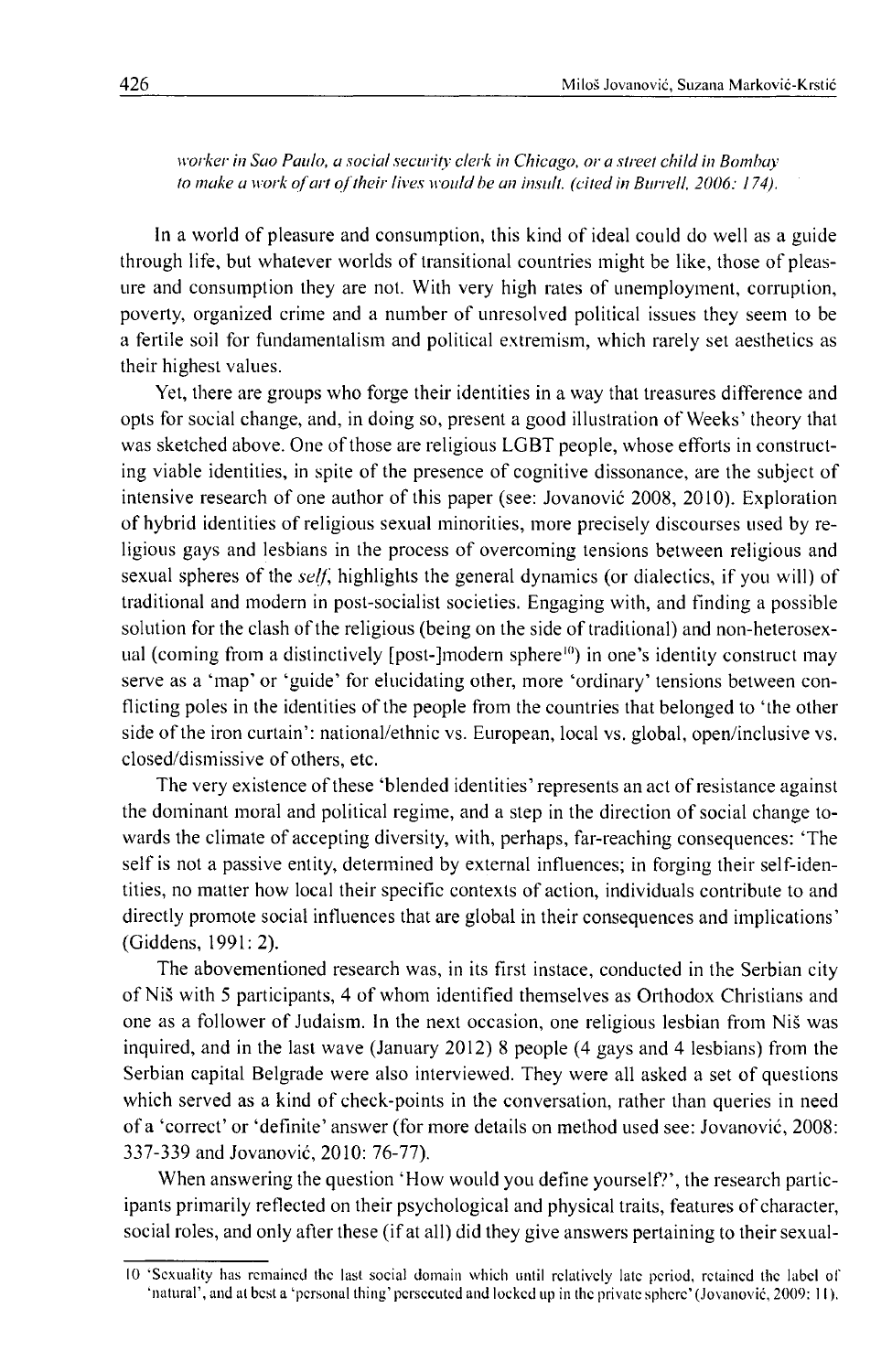ity. Although all of the interviewees were part of the stigmatized minority group, none of them mentioned the stigmatized part of the identity as crucial. This could mean that the participants were to a great extent accustomed to their homosexuality, that they took it for granted, as an integral part of their identity and did not have any particular need to accentuate it. So, it seems that they were refusing to subdue to a heteronormative order and bring their sexuality (which, allegedly, 'defines the truth of their being') to the forefront. This refusal to be defined by the heteronormative institutional order has similarities with the refusal to define one's religiosity in accordance with the dogma, i.e. with the dictate of the religious institution.

When asked about their religiosity, all the participants talked about confessional belonging and, all but one, declared themselves as Orthodox Christians. They stated that they were born in Serbia, and were baptized into Orthodox Christianity as children; therefore they could be called 'geographically Orthodox'. They did not value their confessional belonging very much as, they emphasized, they didn't choose the time and place into which they were born. The exception is the participant who declared himself as believer of Judaism. Confessional belonging was 'a very important thing' to him, since he had a possibility of choice, which he exercised (with his father being Orthodox Serbian and mother of Jewish origin). Therefore, confession was more valued when it is a product of personal choice, and not as socio-culturally given.

The participants emphasized their spirituality as opposed to traditional religiosity. Aware of the social context, which is characterized by the wave of retraditionalization, that is, 'a return to the good old values', they notice, in the religious sphere, the phenomenon of 'belonging without believing' – conformist behavior in accordance with the new dominant ideology. The behavior, whose authenticity, in a sense of being based on the inner religious feeling, can be questioned. This religious revival in the East differs from the process of desecularization in the post-modern West, and is marked by retotalization and recollectivization – the form very similar to the communist social system.

In connection with such an understanding of spirituality, which emphasizes action of the self, and not that of religious institution, is the phenomenon that Daniele Hervieu-Léger calls *bricolage* ('bricoler' - cobble; do odd jobs; potter about; tinker), and Robert Wuthnow terms *patchwork religion* ('patchwork' - a collection of miscellaneous or incongruous parts; a jumble) - religion 'thrown together' from the beliefs and practices which were at hand (as an object made out of Lego bricks). People are shaping their faith out of elements which are borrowed from traditional and publicly recognized religions, the new (mostly New Age) religious movements, from the folk superstition, profane ideologies and popularized scientific concepts, primarily psychological and especially psychoanalytic ones, where spirituality functions as the ability to make connections between these fields. This kind of religious hybridity presupposes the process of negotiating between different parts of religious identity, as to make them a compatible whole. This process seems to be the hallmark of the modern world, where identity negotiation appears to be unavoidable.

Post-socialist societies seem to be taking make-up exam in religious instruction – institutionally determined religious practices and beliefs are gaining absolute primacy in the religious lives of majority of the people. This may be a necessary step in a tardy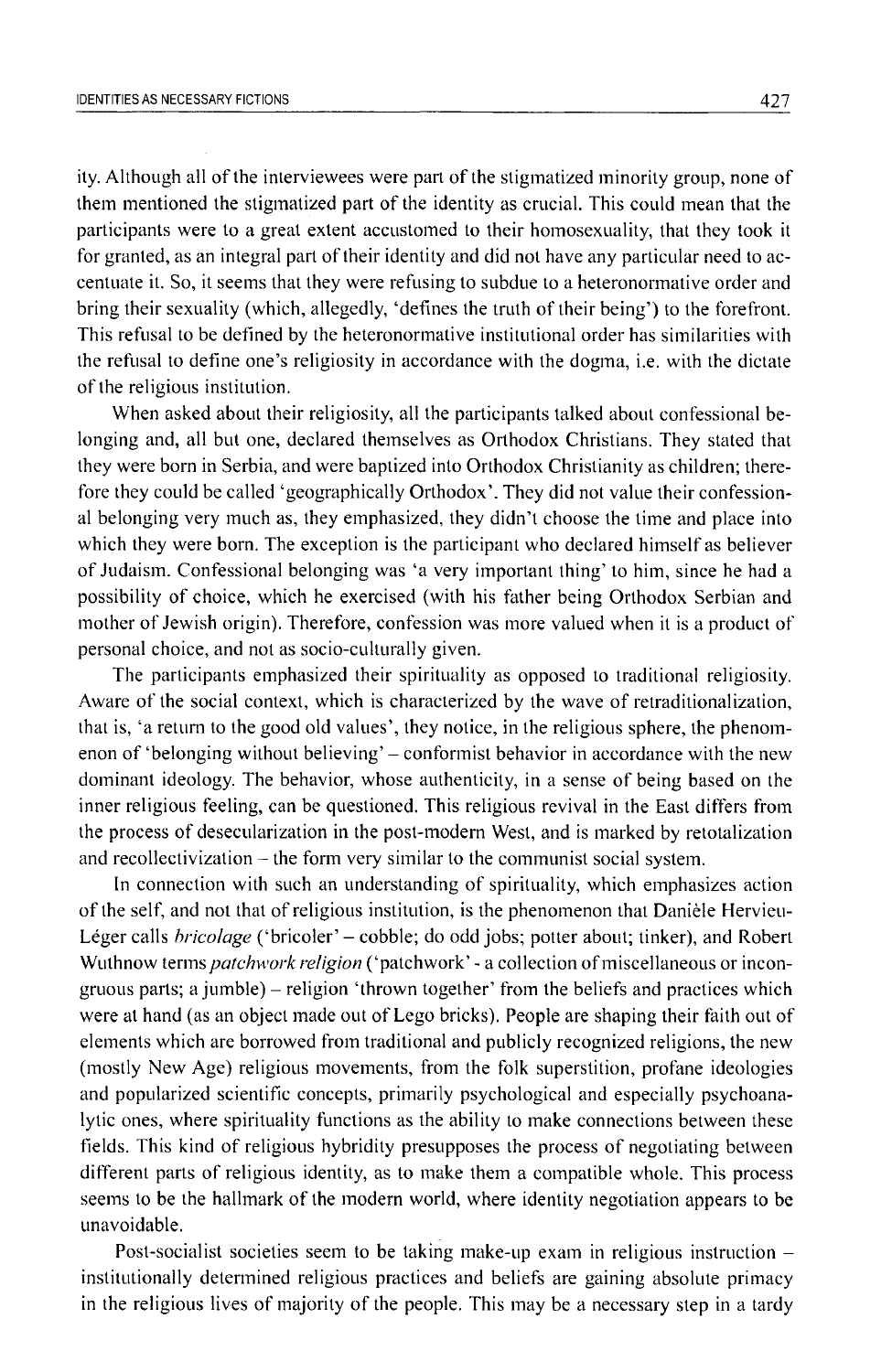process of modernization, it may be a reaction to the long-term imposed atheization on the part of the socialist state, and it may also be one kind of cultural resistance to the 'godless' and consumerist West and its 'Eurosecularity' (Berger). Whatever the case may be, the form of religiosity found in the participants in the research can be qualified as the vanguard for its social environment, since this form of religiosity is characteristic for the Western, highly developed capitalistic, post-modern/post-industrial societies.

Interviewed gays and one lesbian turned out to be spiritually, and not institutionally, i.e. traditionally religious. This came as a no surprise, having in mind that LGBT people have been discriminated against by the society, and, particularly, by the traditional religions. This may have 'pushed' them to look for the answers to the 'questions of eternity' beyond the tenets of organized religions.

They believed that non-heterosexuality was in accordance with the Christian faith. Gays and lesbians rose above the institutional lines when it came to the shaping of their faith – they put great emphasis on personal religious experience as contrasted to the established Church practices. Specific social situation, that of being stigmatized on the basis of their sexuality, played the crucial role in the shaping of their faith. Respondents showed a high level of criticism towards institutionalized churches, where the credibility of the churches and their dogma on homosexuality were brought into question. Critical interpretation of dogma was carried through socio-cultural relativizalion of the meaning of the Holy Scriptures, emphasizing the fallibility of the Church as well as acknowledging the lack of informed, educated and goodwill clergy.

Since the Bible is one of the primary sources of the negative attitude towards homosexuality on the part of the Church, interviewed LGBT Christians questioned the accuracy and stringency of dogmatic/institutional interpretations of the Holy Scriptures through highlighting the socio-cultural-political context in which scriptural texts were written. Taking into account the historical and cultural context in the metaphorical (not literal) understanding of Biblical texts was justified by the process of 'sifting' - the use (or reinterpretation) of certain parts of the Holy Scriptures that support the construction of religious identity of non-heterosexual people, and rejection of parts that cannot be used for that purpose. Here we witness an example of fiction (as an agent of change) versus that of myth (as an agent of stability and an instrument of preserving the status quo).

All these activities bear witness to the primacy of the self and low influence of religious authority structures. Belonging to traditional Churches is not absent, but it does not include conformity and acceptance of dogmatic views on the issues of homosexuality declared by the official religious institutions: there is a coexistance of traditions and the self in a sort of a 'creative dialogue'.

The real challenge in Serbian, and for that matter in all post-socialist societies, would be a democratic search for a meaningful life. Not by striving for a new (or 'good old') unitary set of values and retreating into the fortress of the seized identity, but rather by engaging with diversity of values and finding a possible balance.

The challenge is huge. There are many temptations and trials to fold back to this or that model of the past. But that makes the need for invention of viable individual and collective narratives for making sense of new circumstances and new possibilities even greater. Guidelines set by Weeks could be of some use in this undertaking.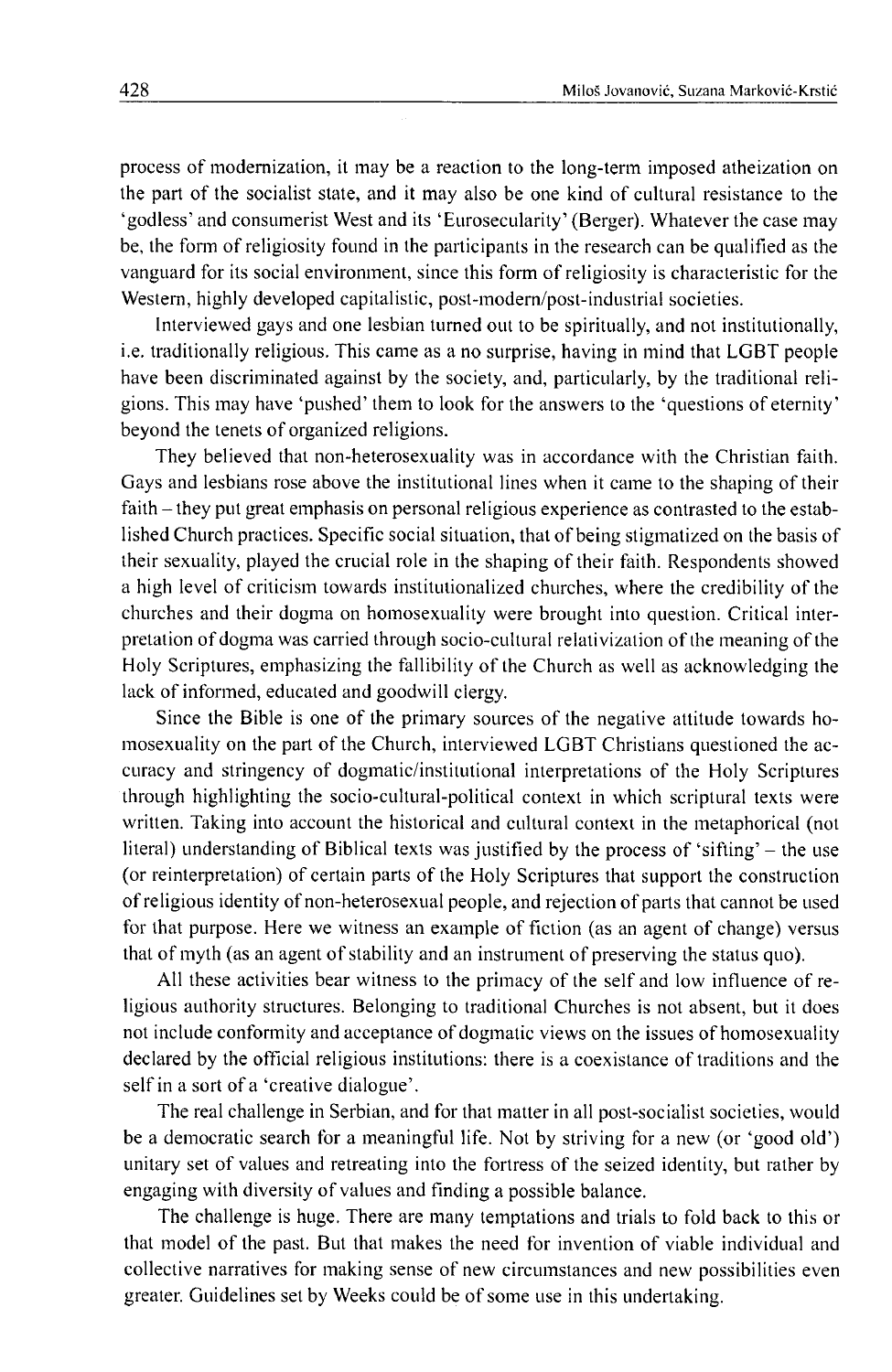#### **References**

- Berger P (1966) Identity as a Problem in the Sociology of Knowledge. Archives Européennes *de Sociologie/European Journal of Sociology*, 7(1) pp. 105-115.
- Berger PL and Luckmann T (1967/1966) *The Social Construction of Reality*. New York: Anchor **Books.**
- **Burrell G (2006) Foucauldian and Postmodern Thought and the Analysis of Work. In: Korczynsk M. & Hodson R. & Edwards P.K. (eds.)** *Social Theory at Work.* **Oxford; New York: Oxford University Press, pp. 155-181.**
- **Erikson E (1977/1950)** *Childhood and Society.* **London: Paladin Grafton Books.**
- **Foucault M (1979/1976)** *The History of Sexuality Volume I: An Introduction*. New York: **Pantheon Books.**
- **Foucault M (1982) The Subject and Power.** *Critical Inquiry,* **8(4) (Summer, 1982) pp. 777-795.**
- **Giddens A (1991)** *Modernity and Self-Identity ~ Self and society in the Late Modern Age.* **Cambridge: Polity Press.**
- Gleason P (1983) Identifying Identity: A Semantic History. *The Journal of American History* **69 (4) pp. 910-931.**
- Hacking I (1992/1986) Making Up People. In: Stein, E. (ed.) Forms of Desire Sexual *Orientation and The Social Constructionist Controversy.* **London & New York: Routledge, pp. 69-88.**
- **Halperin, D. M. (1998) Forgetting Foucault: Acts, Identities, and the History of Sexuality.** *Representations* **63 pp. 93-120.**
- **Jenkins R (2008)** *Social Identity (3nt edition).* **London & New York: Routledge.**
- **Jovanovic M (2008) Religiozni Queer-ovi: studija pet slucajeva (Religious Queers: Study of** Five Cases). *TEME - Journal of social sciences* XXXII (2) pp. 329-356.
- **Jovanovic M (2009) Cemu pederi u oskudno vremc? (What Use Arc Faggots in Times of Need?).** *TEME - Journal of social sciences* **XXXIII** (1), pp. 9-15.
- **Jovanovic M (2010) 'Meni je On super drug o religioznosti i scksualnosti lezbejke iz Nisa. ('He is My Super Friend - On Religiosity and Sexuality of a Lesbian from Nis).** *Godisnjak za sociologyu (Sociological Annual)* **6/2010, pp. 75-87.**
- **Malesevic S (2002) Identity: Conceptual, Operational and Historical Critique. In: Malesevic** S and Haugaard, M (eds.) *Making Sense of Collectivity: Ethnicity, Nationalism and Globalization.* **London: Pluto, pp. 195-215.**
- **Weeks J (1981)** *Sex, Politics, and Society: The Regulation of Sexuality Since 1800***. London: Longman Group.**
- **Weeks J (1985)** *Sexuality and its Discontents: Meanings, Myths and Modern Sexualities,* **London: Routledge and Kegan Paul.**
- **Weeks J (1989) The Value of Difference. In: Rutheford, J. (ed.)** *Identity: Community, Culture, Difference.* **London: Lawrence & Wishart, pp. 88-100.**
- Weeks, J (1991a/1987) Questions of Identity. In: Weeks, J. (ed.) *Against Nature Essays on history, sexuality and identity.* **London: Rivers Oram Press, pp. 68-85.**
- **Weeks J (199 lb/1985) Uses and Abuses of Michel Foucault, In: Weeks, J. (ed.)** *Against Nature - Essays on history, sexuality and identity.* **London: Rivers Oram Press, pp. 157-169.**
- **Weeks J (1995)** *Invented Moralities Sexual values in an Age of Uncertainty*. Cambridge: **Polity Press.**
- **Weeks J (1996/1981) The Construction of Homosexuality. In: Scidman S (ed.)** *Queer Theory/ Sociology.* **Oxford: Blackwell, pp. 41-63.**
- Weeks J (1998a) The 'Homosexual Role' After 30 Years: An Appreciation of the Work of Mary **McIntosh,** *Sexualities* **1 (2) pp. 131-152.**
- **Weeks J (1998b) The Sexual Citizen.** *Theory Culture Society* **15(3-4), pp. 35-52.**